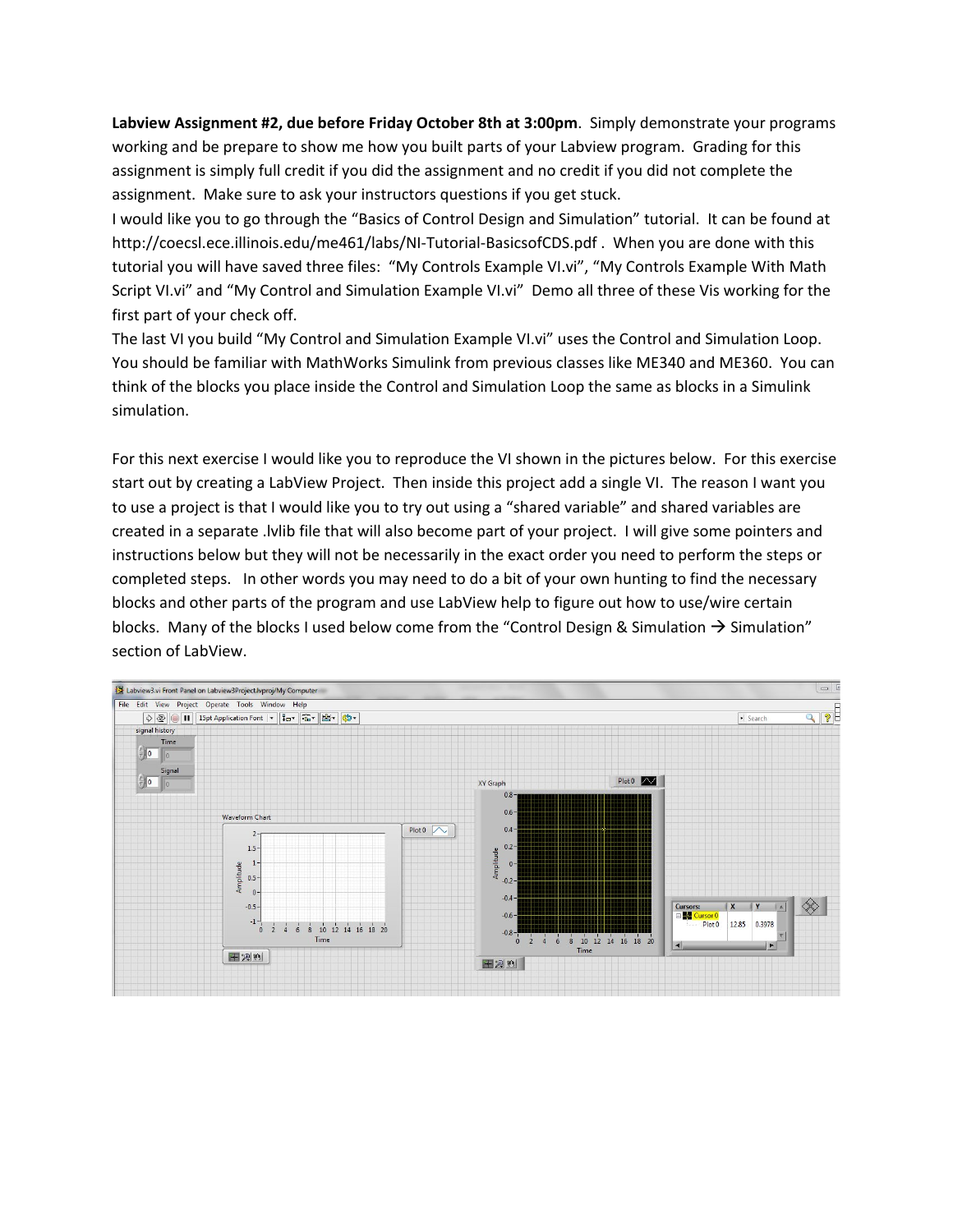

Pointers/Instructions

- 1. Why am I using two Control and Simulation Loops? I am splitting the simulation into two parts. One to run the simulation and the second to plot the data. When you start using the simulation loop on the "MyRIO" development board you will find that to achieve consistent sample periods you will need to divide processing between the two processor cores of the MyRIO. So to prepare you for this I'm showing you here how we are going to plot data. The simulation's "y" output is stored into a "Shared Variable" that has a Real-Time FIFO enabled. In the block diagram view below it is the orange "SaveData" blocks. So we will setup one of the simulation loops to run on one processor core and the other simulation loop to run on another processor core.
- 2. After you add the two simulation loops double clip on their parameters tab in their top left corner which will bring up the Configure Simulation Parameters window. Setup as in pictures below. For second Simulation Loop set the same except for the Processor Assignment make Processor "1".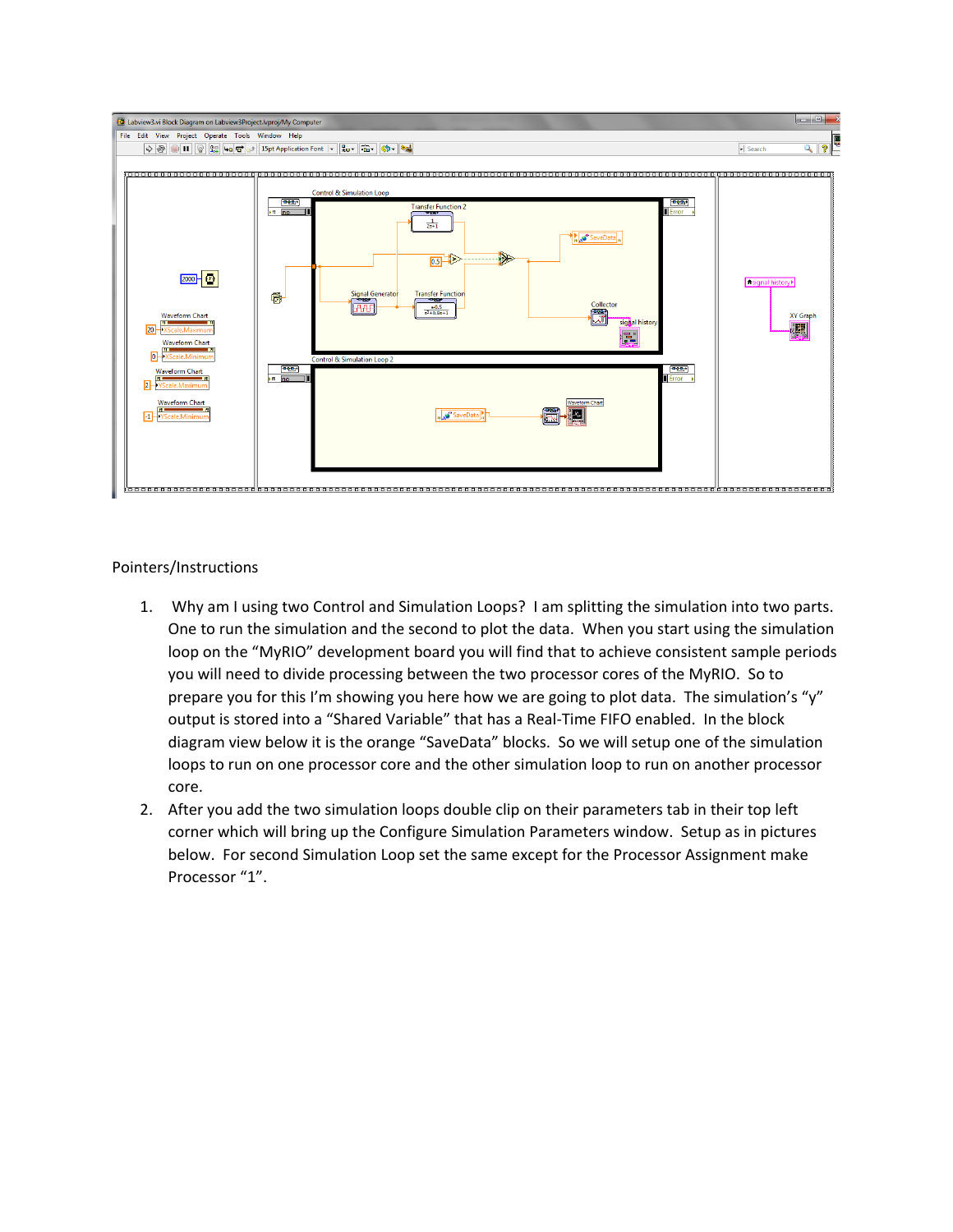| <b>Simulation Parameters</b>                | <b>Timing Parameters</b>                  | <b>Simulation Parameters</b>                      | <b>Timing Parameters</b> |
|---------------------------------------------|-------------------------------------------|---------------------------------------------------|--------------------------|
| <b>Simulation Time</b>                      |                                           | <b>Enable Synchronized Timing</b>                 |                          |
| Initial Time (s)<br><b>Final Time</b>       |                                           | ■ Synchronize Loop to Timing Source               |                          |
| $\frac{4}{7}$<br>0                          | ÷<br>20                                   | <b>Timing Source</b>                              |                          |
| <b>Solver Method</b>                        |                                           | Source type                                       |                          |
| <b>ODE Solver</b>                           |                                           | 1 kHz Clock<br>1 MHz Clock                        |                          |
| Runge-Kutta 1 (Euler)                       | $\overline{\phantom{a}}$<br>Nan/Inf Check | 1 kHz <reset at="" start="" structure=""></reset> | Ξ                        |
|                                             |                                           | 1 MHz <reset at="" start="" structure=""></reset> |                          |
| <b>Continuous Time Step and Tolerance</b>   |                                           | Synchronize to Scan Engine                        |                          |
| Step Size (s)                               |                                           | Other < defined by source name or terminal>       |                          |
| 수<br>0.05                                   |                                           | Source                                            |                          |
| Minimum Step Size (s)                       | Maximum Step Size (s)                     | $1$ kHz                                           |                          |
| ÷<br>$1E-10$                                | ÷                                         |                                                   |                          |
|                                             |                                           | <b>Loop Timing Attributes</b>                     |                          |
| <b>Relative Tolerance</b>                   | <b>Absolute Tolerance</b>                 | <b>Calculated Period</b>                          | M Auto Period            |
| 측<br>0.001                                  | $\frac{\Delta}{\Psi}$<br>$1E-7$           | 50                                                |                          |
|                                             |                                           | Offset / Phase                                    | Priority                 |
| <b>Discrete Time Step</b>                   |                                           | ÷<br>$\bf{0}$                                     | 수<br>100                 |
| Discrete Step Size (s)                      |                                           | Deadline                                          | Timeout (ms)             |
| 슥<br>0.05                                   | Auto Discrete Time                        | $\Rightarrow$<br>$-1$                             | ÷<br>$-1$                |
| <b>Signal Collection</b>                    |                                           | <b>Processor Assignment</b>                       |                          |
| Decimation                                  |                                           | Mode                                              | Processor                |
| $\frac{\triangle}{\blacktriangledown}$<br>0 |                                           | Manual<br>$\overline{\phantom{a}}$                | 수<br>o                   |
|                                             |                                           |                                                   |                          |

- 3. In your project window right click on the "My Computer" under your project name and select New->Variable. Give the variable a name. Make the variable type "Single Process" and Data type "Double". Click on the RT FIFO item and check the item "Enable RT FIFO". The shared variable is stored in a library .lvlib file. Save this library file with a name of your choosing.
- 4. To add the shared variables to your application simply drag the shared variable from the project window into your block diagram window. Then in your Block Diagram right click on the shared variable and select the appropriate "Access Mode."
- 5. Block Locations:
	- a. Use the Flat Sequence to order when items of your program run. Programming -> Structures.
	- b. Transfer Function: Control Design & Simulation-> Simulation -> Continuous The transfer function inside the block can be whatever you choose.
	- c. Signal Generator: Control & Simulation -> Simulation -> Signal Generation Notice that I setup the Signal Generator to have a terminal input. I want the Amplitude of the Signal Generator to change each run by using the random number generator. If you double click on the signal generator and select the amplitude parameter you can change its parameter source to "terminal."
	- d. Collector: Control & Simulation -> Simulation -> Utilities. The collector is optimized for the simulation loop and is used to collect data for plotting later or even offline. To create the Collector's output variable that I called "signal history", hover your mouse just to the right of the Collector and right click. Select Create->Indicator.
	- e. The Waveform Chart and its accompanying block to its left is called a "SimTime Waveform". Find it under Control & Simulation->Simulation->Graph Utilities.